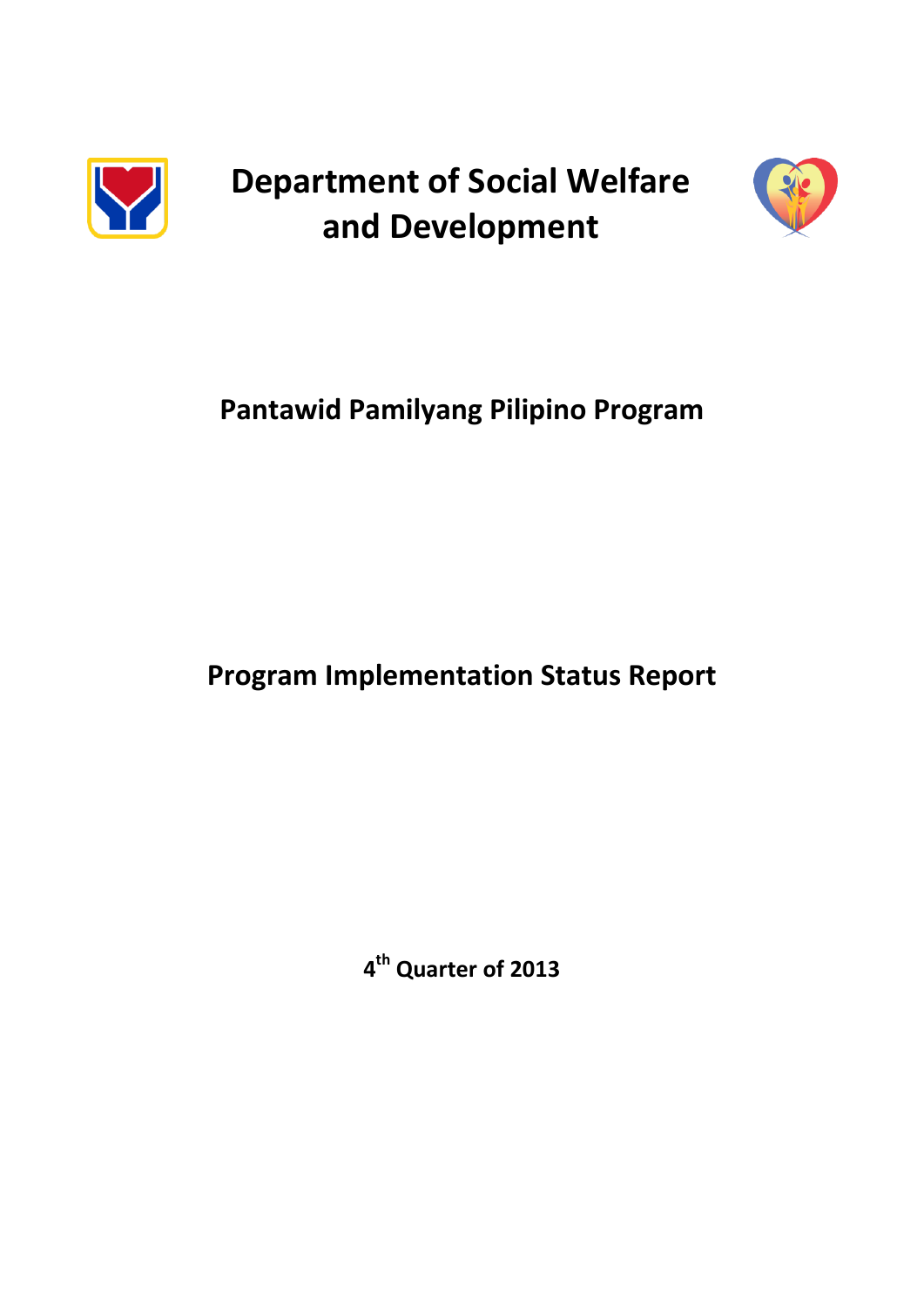## *Executive Summary*

As of 31 December 2013, the *Pantawid Pamilya* is being implemented in 143 cities and 1,484 municipalities in 79 provinces where a total of 3,935,394 households are enrolled. The current coverage exceeds the target of 3,809,769 for 2013. Of the total number of households, 3,841,147 are covered by regular Pantawid Pamilya program while the Modified Conditional Cash Transfer (MCCT) covers 94,247 households. The MCCT covers beneficiaries which are not covered by the regular CCT, such as households in need of special protection. For the distribution of households; 1,649,652 (41.92%) come from Luzon, while 1,480,900 (37.63%) and 804,842 (20.45%) are from Mindanao and Visayas, respectively.

The total cash grant paid to eligible and compliant *Pantawid Pamilya* household beneficiaries for the first and sixth period of 2013 covering January to December disbursements total to PhP 41,711,585,700.00. Of this amount, PhP 20,594,911,500.00 was for education and PhP 21,116,674,200.00 was for health.

*Pantawid Pamilya* operates through three major systems, namely: Beneficiary Update System (BUS), Compliance Verification System (CVS) and Grievance Redress System (GRS). From January–December 2013, a total of 4,046,172 approved updates for BUS, majority of which are changes/new enrolment in school accounting for 3,075,801 updates. These beneficiary updates on health and education are continuous processes to ensure that the beneficiaries are availing the maximum health and education grants.

For the CVS, the monitoring of program conditionalities for the months of November and December 2013 reported compliance rate in health at 97.22%, education at 97.27%, and FDS at 95.46%. The strong compliance performance shows that poor households are maintaining their co-responsibilities as beneficiaries such that children are in school and availing health services, while parents are increasing their knowledge and skills on parenting.

Meanwhile, a total of 8,143 complaints were received through the GRS with 6,333 (77.77%) grievances resolved for the 4<sup>th</sup> Quarter of 2013. Since the GRS started in 2009, a total of 149,064 households were already delisted while 211,502 were deactivated from the program pending verification. This is a constant process to address all complaints on alleged ineligibility complaints and to maintain a clean database of program beneficiaries.

Efforts on convergence were also intensified by the Department to help partner beneficiaries transition from survival to improved well-being. One of these interventions is the Sustainable Livelihood Program (SLP) that coordinates with both the public and the private sector to ensure that beneficiaries receive additional services to help them move from subsistence to self-sufficieny. There are two tracks: (1) Employment Facilitation such as Trabahong Lansangan which is in partnership with the Department of Public Works and Highways (DPWH), and (2) Community Driven Enterprise Development (CDED) which provides capital seed fund and capability building to the beneficiaries. As of December 2013, there are 18,315 hired *Pantawid Pamilya* beneficiaries under the Employment Facilitation, and 175,171 families were provided the capital seed fund as part of strengthening the sustainable livelihood program through Self-Employment Assistance – Kaunlaran (SEA-K).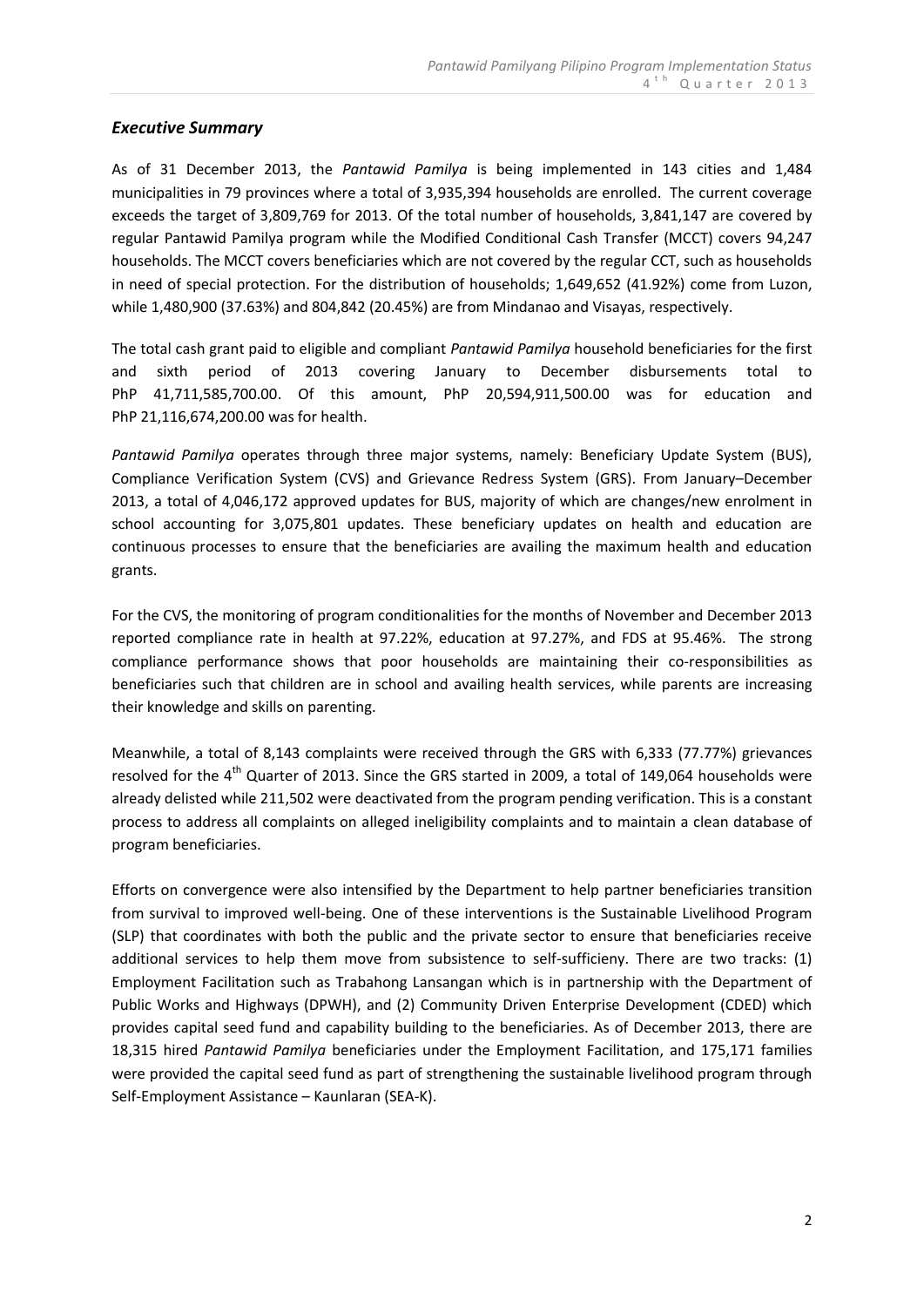#### **I. Program Coverage**

#### **A. Geographic Coverage**

## **Table 1: Geographic Coverage by Level Sets 1 - 6 (As of 31 December 2013)**

| <b>Level</b> | <b>Target</b><br>Nationwide* | <b>Coverage</b> | Percentage of<br>Coverage |
|--------------|------------------------------|-----------------|---------------------------|
| Region       | 17                           | 17              | 100.00%                   |
| Province     | 79 <sup>1</sup>              | 79              | 100.00%                   |
| City         | 143                          | 143             | 100.00%                   |
| Municipality | $1,484^2$                    | 1,484           | 100.00%                   |
| Barangay     | $41,358^3$                   | 41,008          | 99.15%                    |

\**based on NSCB-PSGC*

#### **B. Household Coverage**

As of 31 December, there are 3,935,364 households registered in the program or 103.30% of the 3,809,769 Sets 1-6 target beneficiaries (please see Table 2). Achieving more than the target is attributed to the a lower rate of loss of households during the registration due to change in residence, no eligible member, waive, etc as well as enlistment of Modified Conditional Cash Transfer (MCCT) households.

Of the total number of households, 3,841,147 (97.61%) are covered by regular Pantawid Pamilya program while 94,247 (2.39%) are covered by Modified Conditional Cash Transfer (MCCT).

The decrease in the number of regular CCT households in Sets 1 to 5 is due to the natural occurrence of attrition or the delisting of beneficiaries whose children are beyond the eligibile age based on the current design of the program. Eligibility is based on the age requirement between 0 and 14, which will qualify the children/households to be part of the program. However, with the high school expansion of the program in 2014, the rate of attrition is expected to significantly decrease.

Based on the lessons learned from program implementation, recommendations from recently completed impact evaluations and other independent studies, the government needs to invest at increasing access of the children of poor households to primary and secondary education so that they can take advantage of employment opportunities which are barely available to most of the poor now. Thus, the program will extend the assistance to beneficiary households to ensure that their children finish high school. Specifically, to:

- to go beyond the five-year limit to cover up to high school education,
- to extend the coverage of children up 18 years of age (taking into account the K-12 program),
- to provide higher grant amount of PhP 500 for children in high school, and
- maintain the 3-children limit per household.

<u>.</u>

<sup>&</sup>lt;sup>1</sup> Province of Batanes not covered given its high Human Development Index (Ranked 5th Highest NSCB 2000 HDI Report) and zero Poverty Incidence (NSCB 2009 Official Poverty Statistics)

<sup>&</sup>lt;sup>2</sup> Excluding six municipalities of Batanes Province and the island municipality of Kalayaan, Palawan (with only 12 households per NSO 2007 Census)

<sup>&</sup>lt;sup>3</sup> Total number of covered/assessed barangays with poor households by the National Household Targeting Office (NHTO). Source: January 2013 NHTO database. These barangays are not expected to be covered 100% since not all poor households are eligible.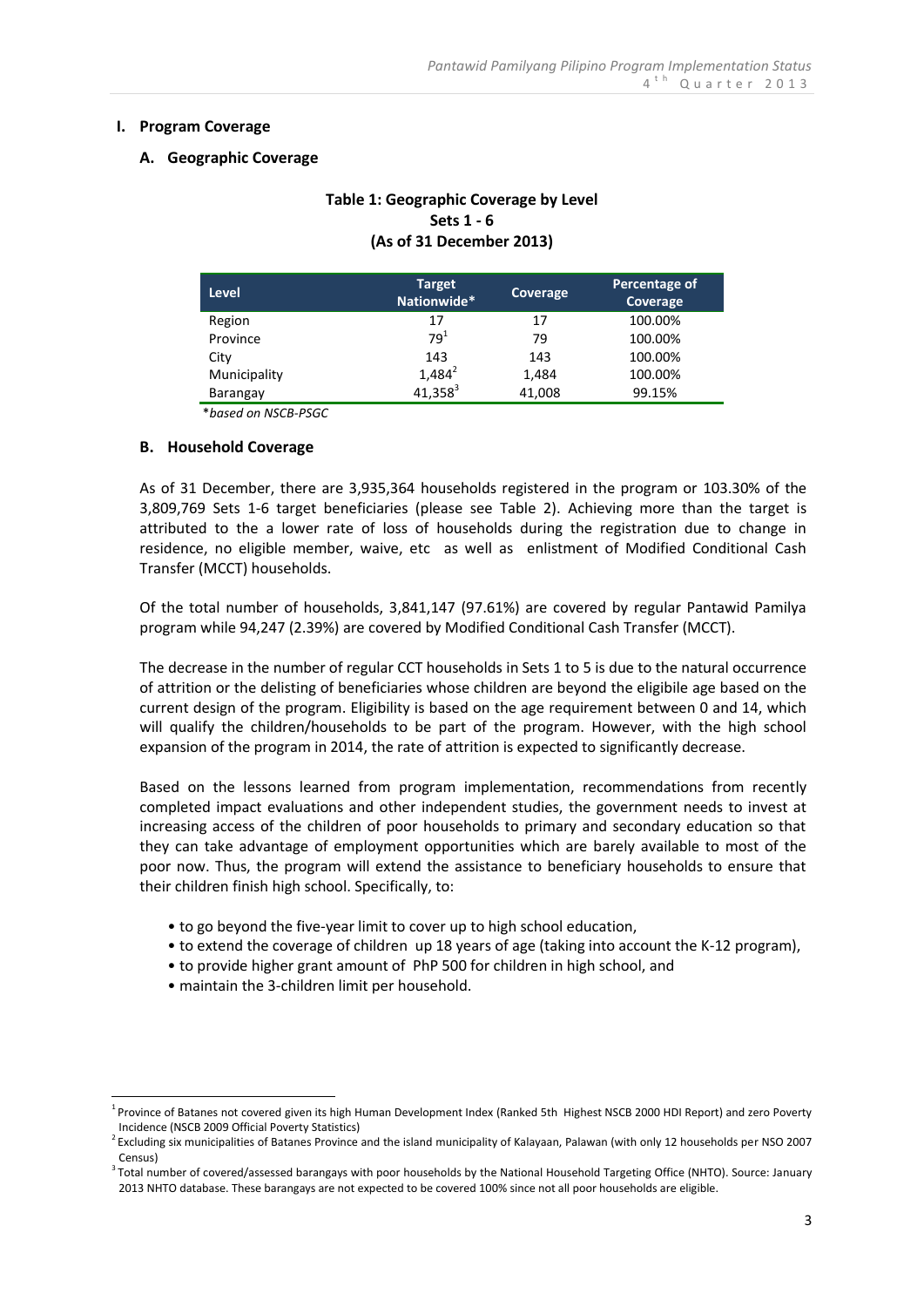## **Table 2: Household Coverage<sup>4</sup> Sets 1 - 6 (As of 31 December 2013)**

| <b>Set/Year Started</b> | <b>Target</b><br>Households <sup>®</sup> | Number of<br><b>Enrolled</b><br><b>Households</b> | Percentage<br>(Target vs.<br>Actual) |
|-------------------------|------------------------------------------|---------------------------------------------------|--------------------------------------|
| 1 (Started in 2008)     | 314,818                                  | 292,330                                           | 92.86%                               |
| 2 (Started in 2009)     | 267,884                                  | 247,636                                           | 92.44%                               |
| 3 (Started in 2010)     | 399,462                                  | 382,832                                           | 95.84%                               |
| 4 (Started in 2011)     | 1,270,658                                | 1,212,753                                         | 95.44%                               |
| 5 (Started in 2012)     | 854,157                                  | 836,637                                           | 97.95%                               |
| 6 (Started in 2013)     | 702,790                                  | 868,959                                           | 123.64%                              |
| MCCT (no Set)           |                                          | 94,247                                            |                                      |
| Total                   | 3,809,769                                | 3,935,394                                         | 103.30%                              |

*\*based on the approved 2013 Genaral Appropriations Act (GAA)*

<u>.</u>

Based on the distribution of households, 1,649,652 are coming from Luzon, while 1,480,900 and 804,842 are from Mindanao and Visayas, respectively (please see Figure 1). The high number of beneficiaries in Mindanao may be attributed to the higher poverty incidence in most of its municipalities, while for Luzon; it may be attributed to the magnitude of the poor population in the island group.



## **Figure 1: Household Coverage by Island Group (As of 31 December 2013)**

 $4$  The difference between the target and the existing household beneficiaries is due to the number of households in Sets 1, to 5 that exited early from the program; and the delisting of 149,064 and deactivation of 211,502 households as of date.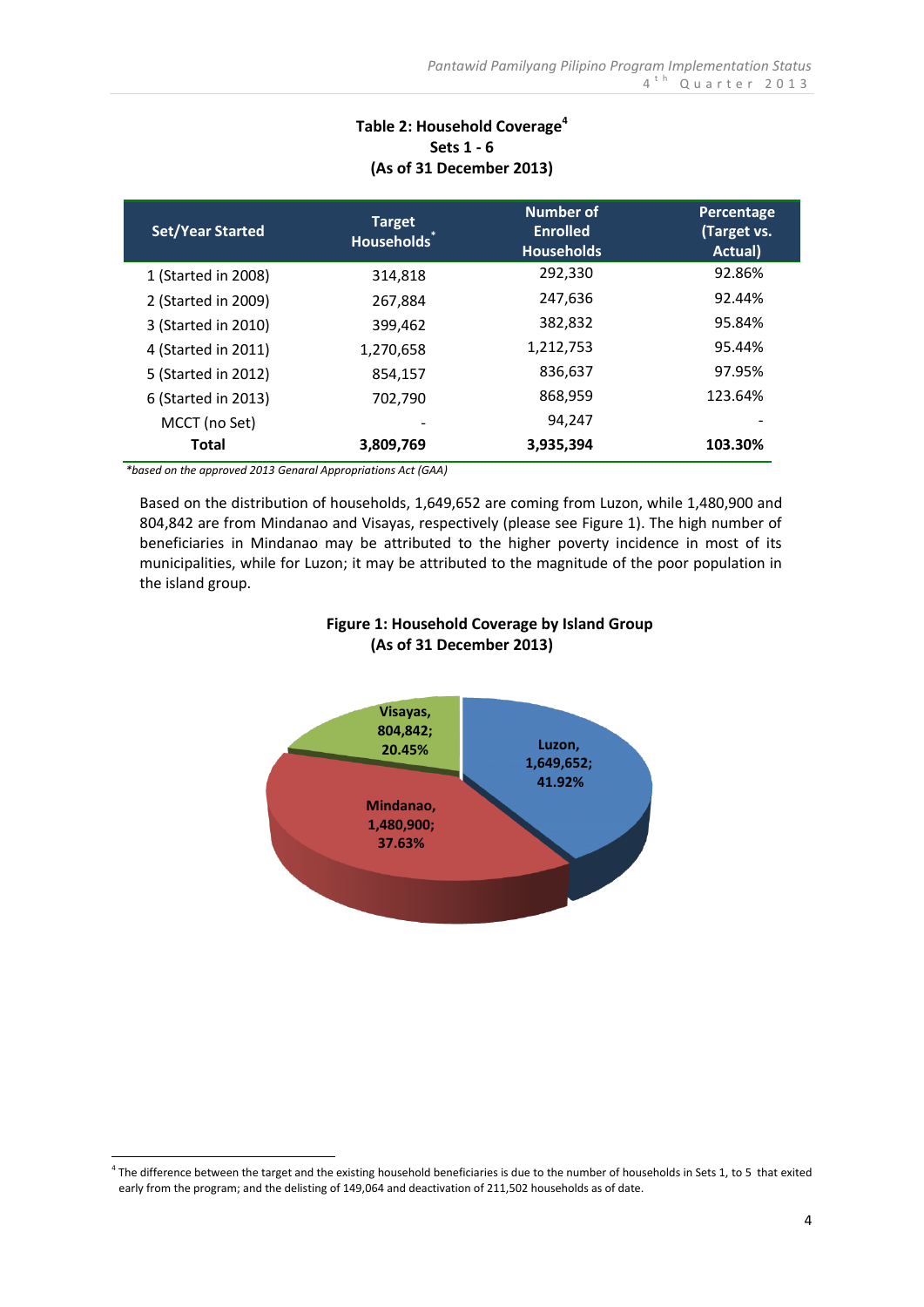#### **II. Program Budget**

From January to December, a total of PhP 41,711,585,700.00 cash grants were released and paid to eligible and compliant *Pantawid Pamilya* household beneficiaries for the 1<sup>st</sup> to 6<sup>th</sup> period of 2013. Of this amount, PhP 21,116,674,200.00 was for health and PhP 20,594,911,500.00 for education.

In an effort to continuously improve the delivery of grants, the Department thru the Land Bank of the Philippines engaged other service providers as partners such as MLhuillier, Philpost, rural banks and cooperatives. The following is the distribution of cash grants based on the payment modes.

| Payment Mode                            | <b>Education Grant</b> | <b>Health Grant</b> | <b>Total Amount</b> |
|-----------------------------------------|------------------------|---------------------|---------------------|
| Cash Card (CC)                          | 8,190,736,200.00       | 8,161,322,000.00    | 16,352,058,200.00   |
| Rural Bank (Offsite)                    | 3,282,079,800.00       | 3,334,807,400.00    | 6,616,887,200.00    |
| Globe Remit (GCash)                     | 3,046,624,100.00       | 2,728,674,000.00    | 5,775,298,100.00    |
| Philpost                                | 2,686,094,600.00       | 2,713,640,400.00    | 5,399,735,000.00    |
| Philippine Postal Corporation (PPC-OTC) | 1,823,733,500.00       | 1,921,580,700.00    | 3,745,314,200.00    |
| M Lhuillier (Kwarta Padala)             | 860,939,200.00         | 1,367,702,500.00    | 2,228,641,700.00    |
| First Consolidated Bank (FCB)           | 334,257,100.00         | 321,339,000.00      | 655,596,100.00      |
| M Lhuillier (OTC)                       | 199,898,100.00         | 380,758,500.00      | 580,656,600.00      |
| Cooperative (CFI)                       | 151,457,200.00         | 166,885,600.00      | 318,342,800.00      |
| Cash Card Mobile ATM (CC Mobile)        | 19,091,700.00          | 19,964,100.00       | 39,055,800.00       |
| <b>Grand Total</b>                      | 20,594,911,500.00      | 21,116,674,200.00   | 41,711,585,700.00   |

## **Table 4: Distribution of Cash Grants per Payment Mode First to Sixth Period of 2013 (as of December 2013)**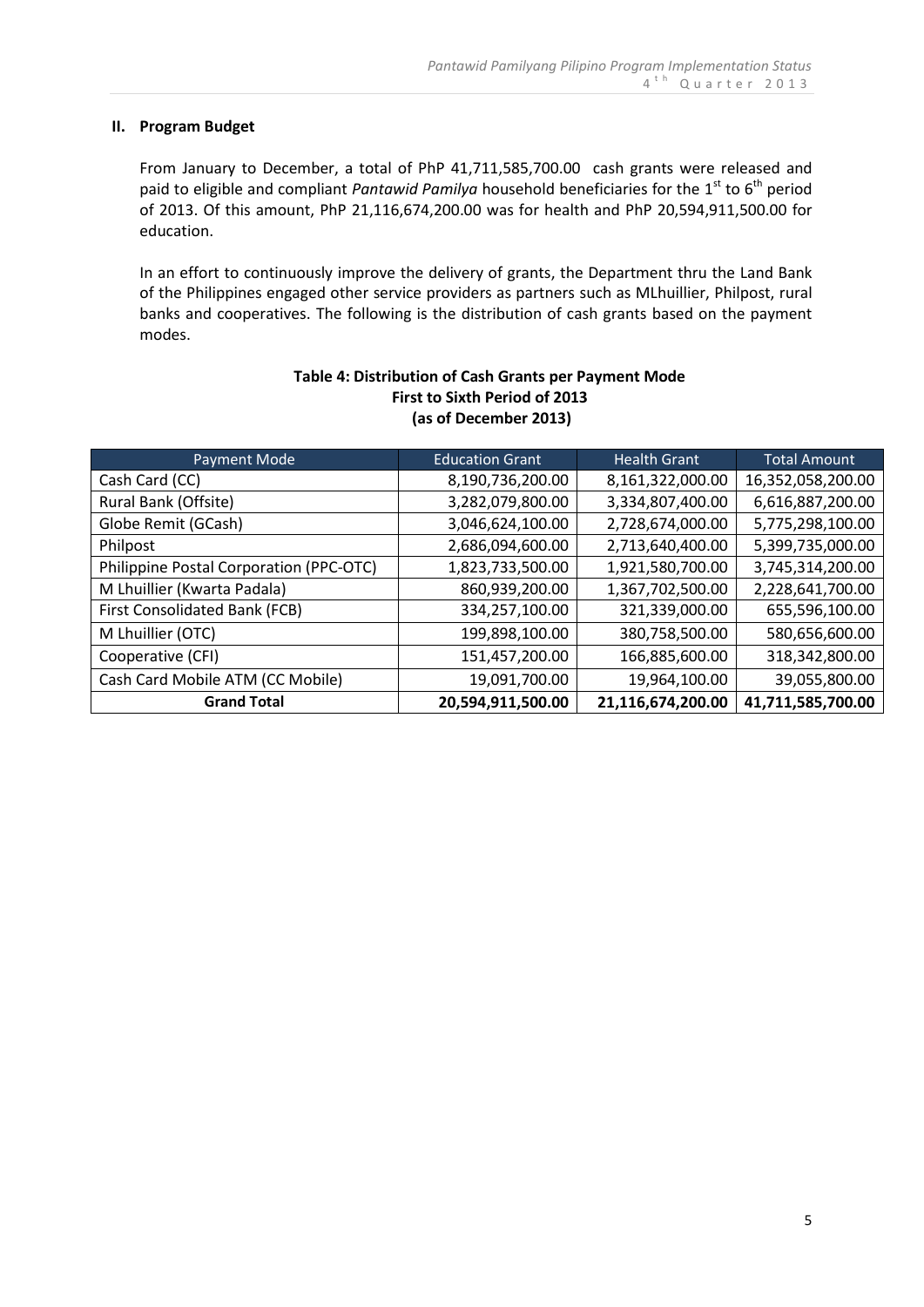#### **III. Systems Updates**

### **A. Beneficiary Updates System (BUS)**

The Beneficiary Update System records the changes that have occurred in the status or condition of a grantee. It captures the information about household members to serve as basis in monitoring compliance of beneficiaries. These updates on health and education are continuous processes to ensure that the beneficiaries are availing the maximum health and education grants.

The total approved beneficiary updates from January to December reached 4,046,172; the majority of which are changes/new enrolment in school reaching 3,075,801. The breakdown of the update types can be found below.

| <b>Type of Update</b>                                                     | <b>No. of Updates</b><br><b>Received</b> |
|---------------------------------------------------------------------------|------------------------------------------|
| Change/new enrolment in school                                            | 3,075,801                                |
| Change/new registration in health center                                  | 298,389                                  |
| Change of monitored children for compliance                               | 294,074                                  |
| Correction of basic information                                           | 271,890                                  |
| Change of grantee of the household                                        | 47,522                                   |
| Change of Address                                                         | 27,996                                   |
| Child coming back home or those that were biologically or legally adopted | 17,839                                   |
| Deceased beneficiaries                                                    | 7,246                                    |
| New born children                                                         | 5,415                                    |
| Total                                                                     | 4,046,172                                |

## **Table 5: Total Number of Updates (January - December 2013)**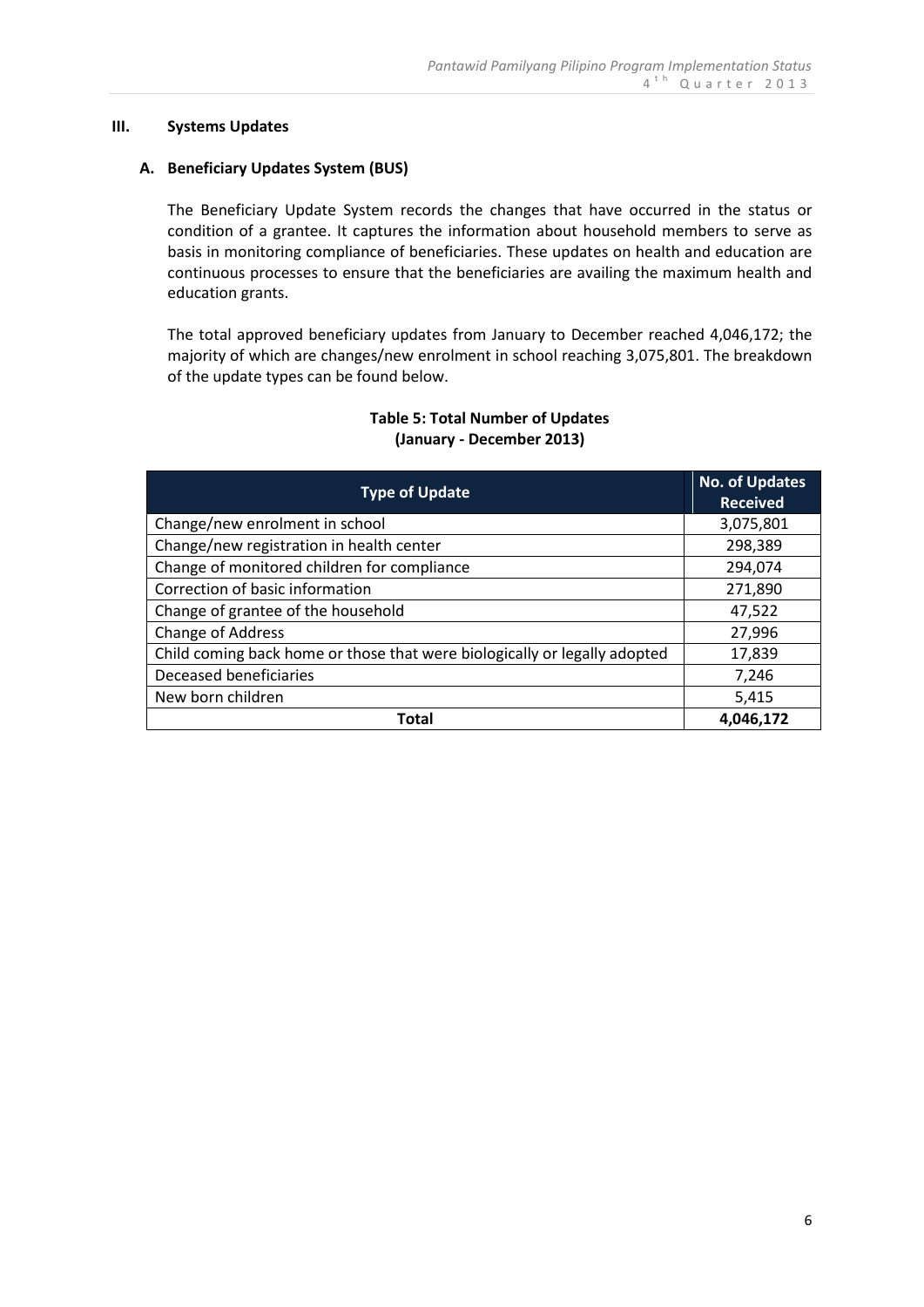## **B. Compliance Verification System (CVS)**

The CVS monitors the compliance of households with the conditionalities of the program as basis of the grants. The table below shows the monthly compliance rates showing the number of compliant household members for each type of conditionality for the period of November-December.

## **Table 6: 2013 Latest Compliance Rates <sup>5</sup> For Sets 1 to 6**

| <b>Conditionality</b>                                                      | <b>Number of</b><br>Monitored* | <b>Compliant Beneficiaries</b> |                 | % Compliance<br>(Compliant over<br><b>Monitored)</b> |                 |
|----------------------------------------------------------------------------|--------------------------------|--------------------------------|-----------------|------------------------------------------------------|-----------------|
|                                                                            |                                | <b>November</b>                | <b>December</b> | <b>November</b>                                      | <b>December</b> |
| <b>EDUCATION</b>                                                           |                                |                                |                 | 97.27%                                               |                 |
| Attendance in Day Care Center/Pre-<br>School for Children 3-5 years old    | 913,613                        | 875,848                        | 879,498         | 95.87%                                               | 96.27%          |
| Attendance in Primary and Secondary<br>Schools for Children 6-14 years old | 5,247,424                      | 5,101,475                      | 5,128,453       | 97.22%                                               | 97.73%          |
| <b>HEALTH</b>                                                              |                                |                                |                 | 97.22%                                               |                 |
| Check-up/immunization for Pregnant<br>and Children 0-5 years old           | 1,398,392                      | 1,341,528                      | 1,344,881       | 95.93%                                               | 96.17%          |
| Health (deworming) for Children 6-14<br>years old in Elementary Level**    | 660,075                        | 658,045                        |                 | 99.69%                                               |                 |
| <b>FAMILY DEVELOPMENT SESSION</b>                                          |                                |                                | 95.46%          |                                                      |                 |
| Attendance to FDS by Parents                                               | 3,339,232                      | 3,182,534                      | 3,192,945       | 95.31%                                               | 95.62%          |

 **\*** *The monitored household members are the same for the months of November - December.*

 **\*\*** *Deworming is conducted twice annually for each child ages 6-14 that are enrolled in elementary school.*

 5 Figures do not include households from municipalities declared as force majeure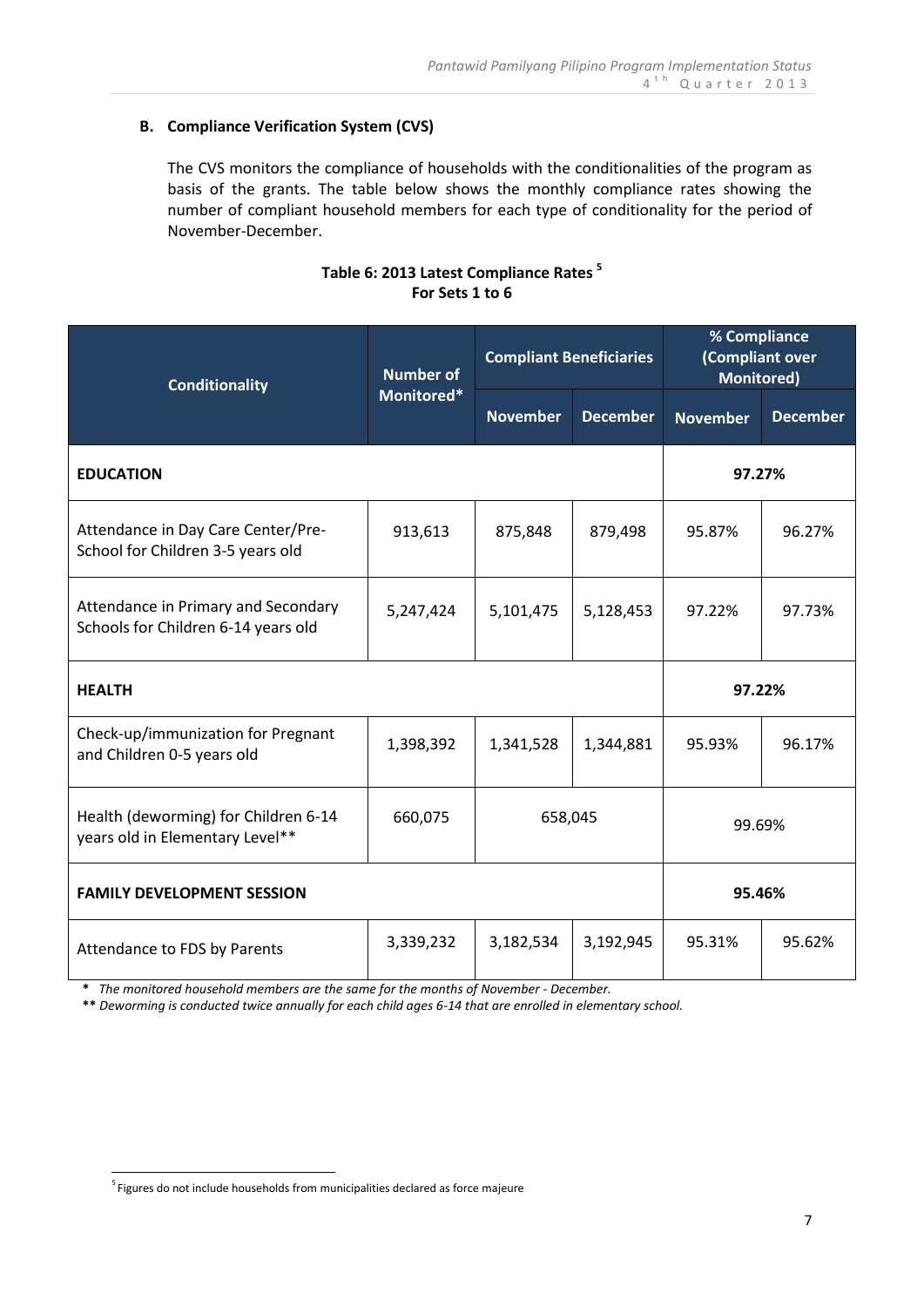For the months of September to December, beneficiaries from a total of 578 municipalities mostly in Regions III, IV-B, VI, VII, VIII, IX and CARAGA received full cash grants as they were deemed compliant following the State of Calamity due to typhoons (III, V-B, VI, VII), Earthquake (VII), and Armed Conflict (IX, CARAGA). The breakdown of the municipalities declared under State of Calamity are as follows:

## **Table 7: Municipalities Declared under State of Calamity (September– December 2013)**

| <b>REGION</b>  | <b>NUMBER OF MUNICIPALITIES</b> | <b>REMARKS</b>             |
|----------------|---------------------------------|----------------------------|
| $\mathbf{III}$ | 52                              | Typhoon Santi              |
| $IV-B$         | 2                               | Typhoon Yolanda            |
| VI             | 74                              | Typhoon Yolanda & Quedan   |
| VII            | 108                             | Earthquake/Typhoon Yolanda |
| VIII           | 272                             | Typhoon Yolanda            |
| IX             | 68                              | <b>Armed Conflict</b>      |
| CARAGA         | 2                               | <b>Armed Conflict</b>      |
| <b>TOTAL</b>   | 578                             |                            |

## **C. Grievance Redress System (GRS)**

For the  $4^{th}$  Quarter, a total of 8,143 $^6$  complaints were received through GRS via various modes such as calls, grievance forms, texts, social networking sites, snail mails and electronic mails. Of the filed grievances, 6,333 (77.77%) has resolved.

## **Table 8: Total Number of Complaints Received (4 th Quarter of 2013)**

| <b>Grievance Category</b>                     | <b>Total</b> |
|-----------------------------------------------|--------------|
| Payment-related                               | 5,460        |
| <b>Contested Compliance Verification Data</b> | 1,520        |
| Appeals                                       | 314          |
| <b>Others</b>                                 | 289          |
| Registration                                  | 148          |
| Not Listed                                    | 143          |
| Misdemeanor                                   | 136          |
| Complaints against Project Office/Municipal   |              |
| Link/Parent Leaders                           | 56           |
| <b>Complaints regarding Health Services</b>   | 39           |
| Ineligibility                                 | 24           |
| Education                                     | 8            |
| <b>External Pressure</b>                      | 6            |
| Total                                         | 8,143        |

For this period, most of the complaints are on "payment-related issues". This maybe attributed to the long process of issuance of cash cards and the actual compliance of the beneficiaries.

 6 Data Source: GRS Data Entry Application as of December 2013.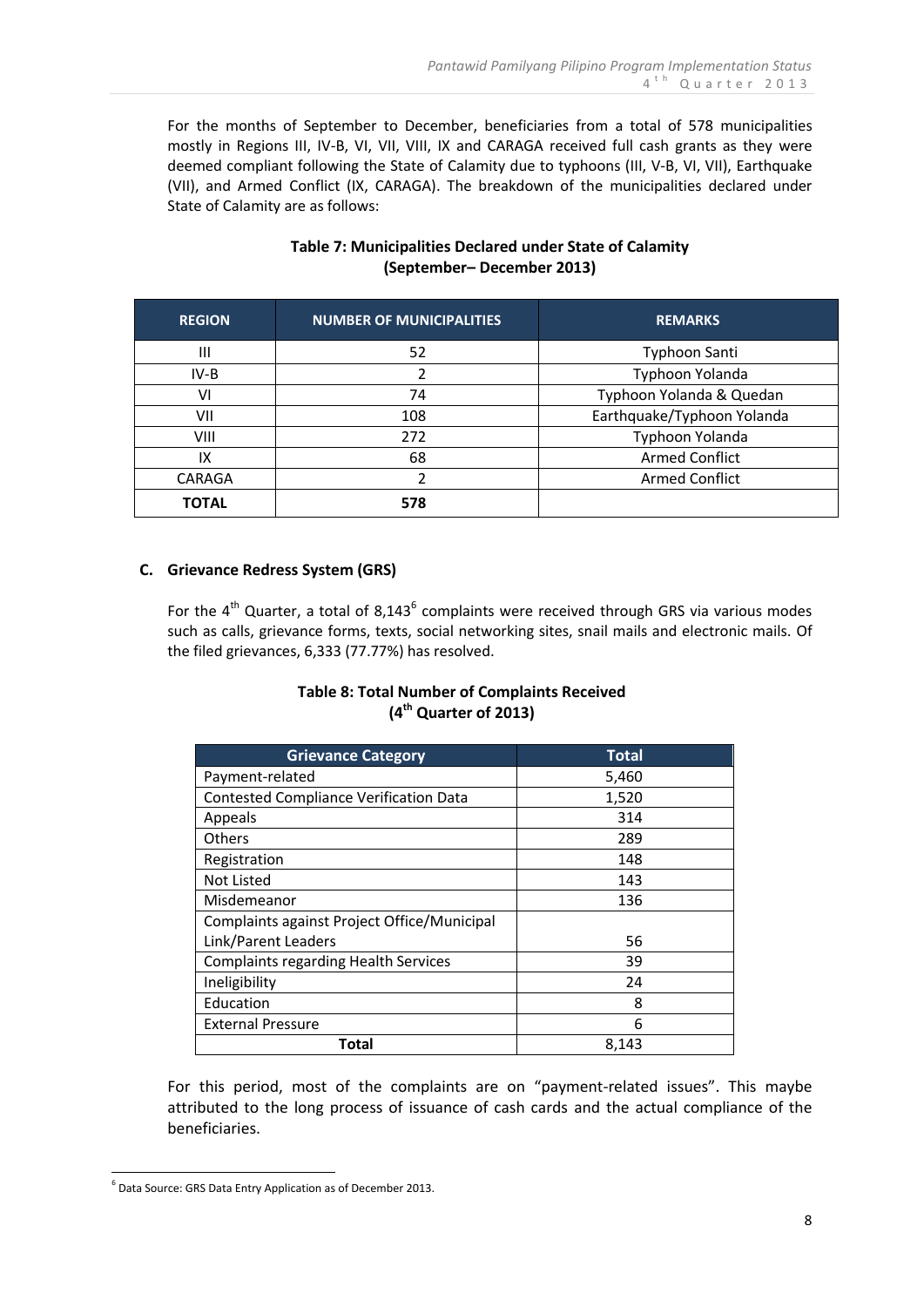| <b>Modes</b>              | <b>Transactions Received</b> | $\overline{\phantom{a}}$ Total Resolved $^8$ Cases $^7$ | % of Resolved |
|---------------------------|------------------------------|---------------------------------------------------------|---------------|
| Text Hotline <sup>9</sup> | 9,084                        | 7,600                                                   | 83.66%        |
| UNICS-CRM <sup>10</sup>   | 157,354                      | 149,336                                                 | 94.94%        |
| <b>TOTAL</b>              | 166,438                      | 156,996                                                 | 94.33%        |

## **Table 9: Status of Grievances Received per Mode for 2013 (January - December 2013<sup>7</sup> )**

Meanwhile, 149,064 household beneficiaries have been delisted based on existing policies. On the other hand, 211,502 are deactivated and pending for verification since the beginning of the program, as of 31 December 2013. A list of the total number of delisted by category is provided below. (Please see Tables 10 and 11).

## **Table 10: Total Number of Delisted Based on the Existing Policies (As of 31 December 2013)**

| <b>Category of Delisted HHs</b> | <b>No. of HHs</b> |
|---------------------------------|-------------------|
| No more children aged 0-14      | 95,212            |
| Delisted – Not Eligible $8$     | 17,349            |
| Inclusion error <sup>7</sup>    | 11,789            |
| Moved to non-Program area       | 11,005            |
| Waived                          | 9,417             |
| Fraudulent acts                 | 4,292             |
| Total                           | 149,064           |

*<sup>7</sup>Complaint about active registered beneficiaries who are protested against being qualified from the program due to several factors such as regular income, educational status and no 0-14 years old children.*

*<sup>8</sup>GRS delisted household beneficiaries based on being gainfully employed and having regular income*

## **Table 11: Total Number of Deactivated: Pending for Verification (As of 31 December 2013)**

| <b>Category of Deactivated HHs</b>                                | No. of HHs |
|-------------------------------------------------------------------|------------|
| <b>Pending for Verification</b>                                   | 189,851    |
| No more eligible children for monitoring                          | 157,729    |
| Delisted due to Non-Registration <sup>9</sup>                     | 16,784     |
| For Final Resolution Prior to Delisting by the Field Office       | 15,338     |
| Verified/Certified by the Field Office                            | 21,651     |
| Did not attend Community Assembly certified by RPMO <sup>10</sup> | 11,657     |
| Waived Prior to Registration                                      | 9,994      |
| Total                                                             | 211.502    |

*<sup>9</sup>Households that did not attend scheduled Community Assembly and validated by the Regional Project Management Office (RPMO) as not found in the area*

 *<sup>10</sup>Delisted households under Sets 1-3 which actually did not attend Community Assembly*

<u>.</u>

<sup>7</sup> Data As of 21 December 2013

 $8$  If valid action has been taken and given feedback to the complainant.

<sup>&</sup>lt;sup>9</sup> Pantawid Text Hotline is a grievance mode, developed as a grievance text hotline system that captures and monitors complaint cases. 10 Unified Information and Communications Systems- Customer Relations Manager (UNICS) – is a system application that records and

manages all details pertaining to beneficiaries/complainant's concerns and grievances.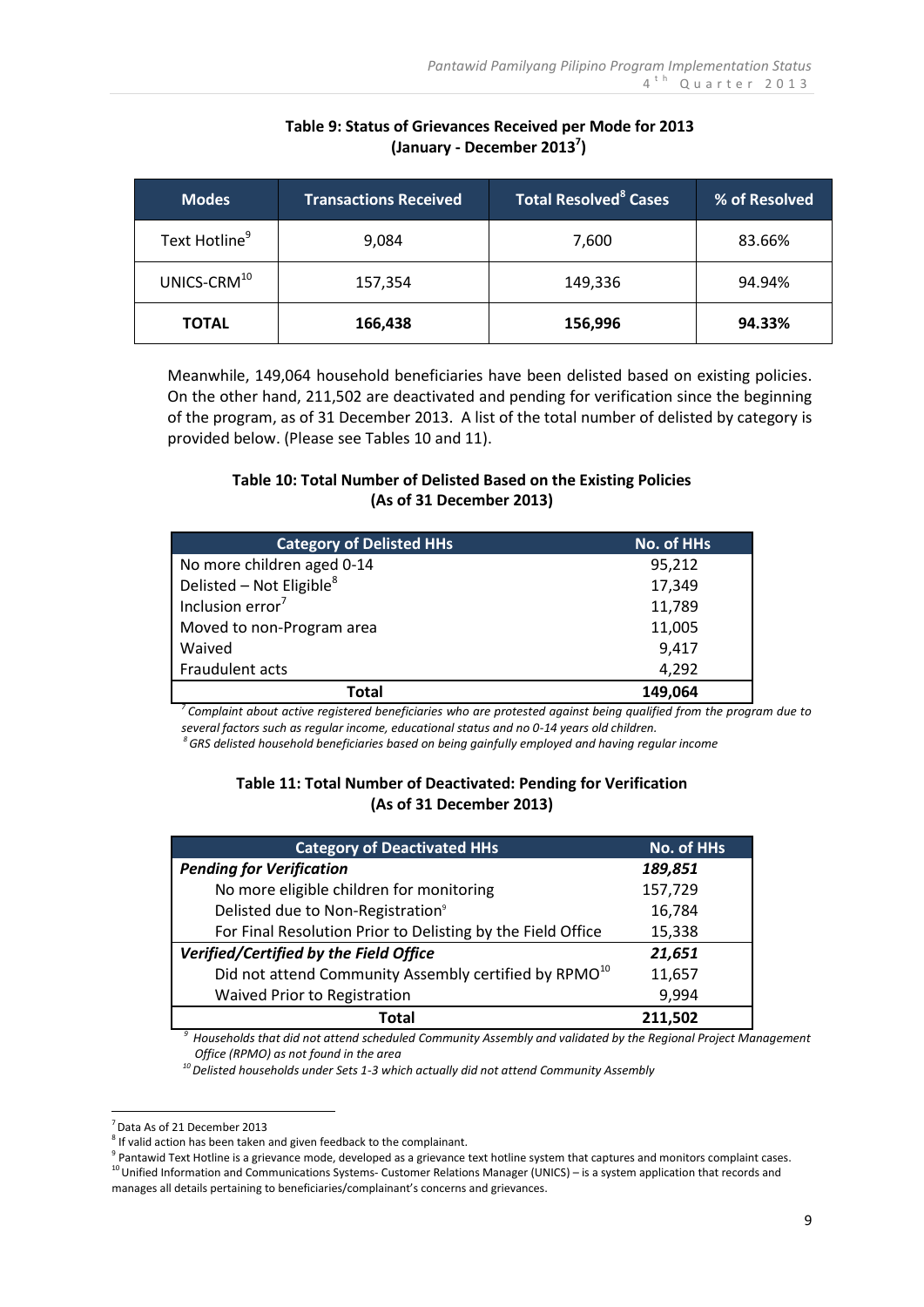### **IV. Program Staff**

A total of 11,697 technical and administrative positions assigned at the National and Regional Offices (including staff assigned at the covered provinces and cities/municipalities) have been approved for the program. As of 31 December 2013, a total of 10,312 staff has been hired or 88.16% of the total approved positions (please see Table 12).

| <b>Level</b>    | <b>Number of Approved</b><br><b>Positions</b> | Number of Hired<br><b>Staff</b> | %      |
|-----------------|-----------------------------------------------|---------------------------------|--------|
| <b>National</b> | 338                                           | 309                             | 91.42% |
| Region          | 11,359                                        | 10,003                          | 88.06% |
| Total           | 11,697                                        | 10,312                          | 88.16% |

## **Table 11: Number of Approved and Actual Number of Program Staff (As of 31 December 2013)**

#### **V. Other Accomplishments/Updates**

#### **A. Convergence and Commitments with Partners**

#### **Employment Facilitation Activities**

Beneficiaries were provided guaranteed employment by various public and private partners through the Sustainable Livelihood Program. As of December 2013, there are 18,315 beneficiaries hired under employment facilitation such as Trabahong Lansangan in partnership with DPWH.

In relation to the cooperative approach to provide employment to beneficiaries, the interagency partnership was formed in the hope of developing community-based enterprises that would greatly contribute in the tourism development in the areas. The signing of the Memorandum of Agreement for the DOT One-Step Project between DSWD, DOT and United States Agency for International Development (USAID) held on August 5, 2013.

The One-Step Project aims to enhance the reach and power of the communities through their contribution to inclusive growth for the tourism in different areas nationwide. During the cluster consultations held last July and August, all the regions were able to identify their municipalities that they would like to develop as part of the One-Step Project. All Regional Directors are now in the process of preparing their community/ municipality profiles and more importantly, their project concept notes.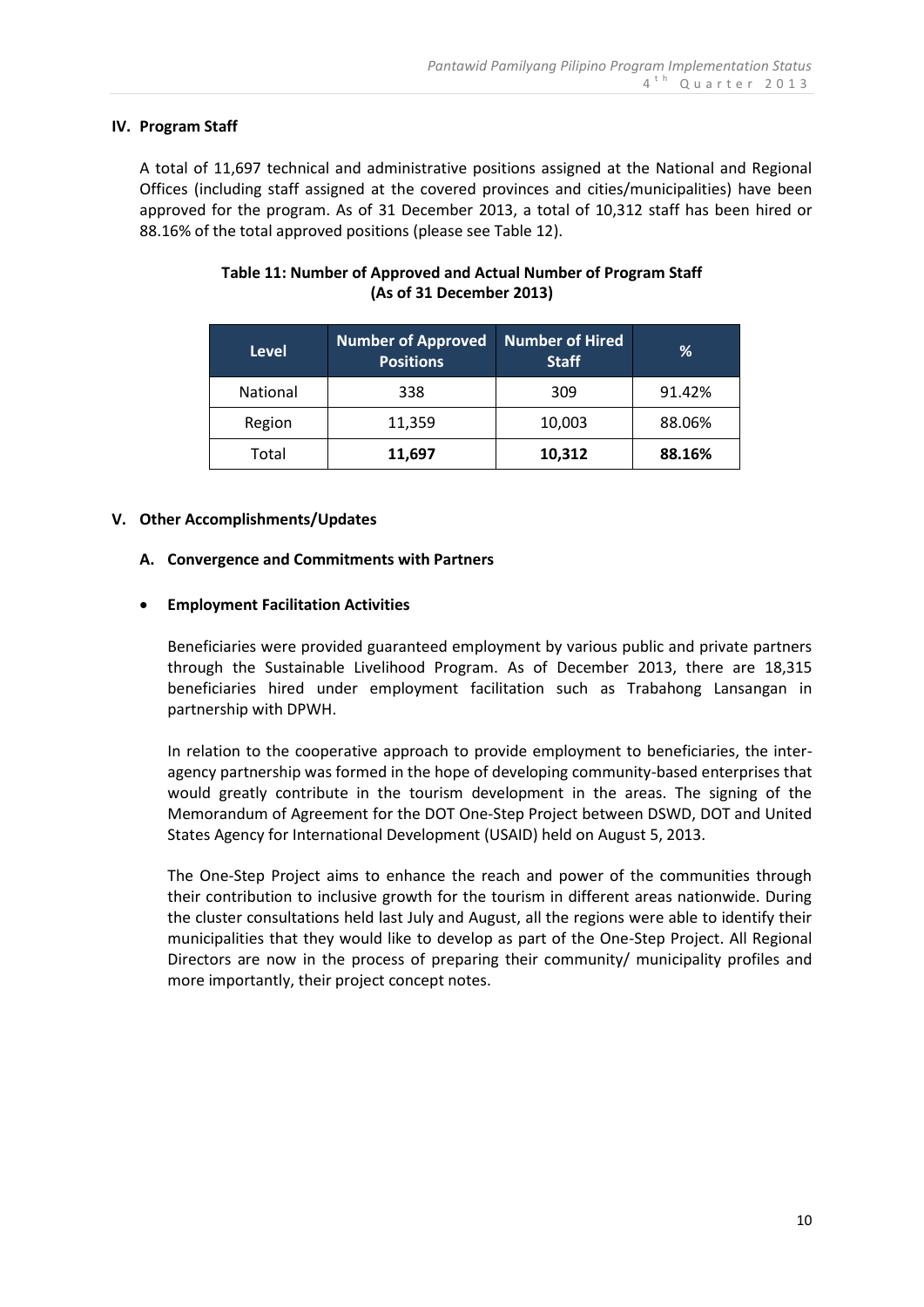### **Provision of Capital Assistance through SEA-K**

To sustain and expand the socio-economic improvement of Pantawid Pamilya beneficiaries even beyond the five-year intervention, a Sustainable Livelihood through SEA-K shall be provided to Pantawid beneficiaries. This is to ensure sustainability of income after exit from Pantawid through the provision of non-collateral and interest free loan.

As of December 2013, a total of 175,171 beneficiaries were provided with capital seed fund amounting to Php 1,350,551,060.00.

## **Provision of Capital Assistance through Microfinance or Formal lending institutions**

From January-December 2013, a total of 38,228 Pantawid beneficiaries were referred to and funded by MFIs and other formal lending institutions.

## **Provision of Cash Grant through the United Nations Children's Fund (UNICEF)**

This is to provide quick relief to affected children and to their families, the cash grant is part of UNICEF's long-term strategy to help the government's social protection program. A total of 10,000 families affected by typhoon Yolanda from the most vulnerable sectors will received a cash grant amounting to Php 4,300.00 every month for a period of six months.

## **Provision of Cash Grant through the United Nations World Food Programme**

Partnership with United Nations World Food Programme to provide additional grants on top of CCT transfers in worst Yolanda-affected Barangays. Approximately 100,000 Pantawid household beneficiaries were targeted based on food sececurity analysis (most food insecure after typhoon). A total of Php 2,600 per household were given in two tranches.

#### **B. Major Activities Conducted by Pantawid Pamilya**

- Conduct of *Workshops/Trainings* which were aimed to provide the participants with the knowledge and skills that will help them effectively and efficiently implement the program. The workshops/trainings conducted for the month of December are the following:
	- o National CSO and Consultation Workshop
	- o Training for Supply Side Assessment Focal Staft
	- o Qualitative Research Methods for M&E Officers
	- o FDS Module Development for Child Sexual Abuse Prevention
	- o Skills Enhancement for NPMO and RPMO Middle-Level Managers; Management Skills for Supervisiors
	- o Managing Grievance at the Field: A Closer Look at the Challenging Tasks of our Frontliners
	- o Training Orientation for Set 7 Municipal Links
	- o Capacity Development Framework
	- o Workshop on Training Module Development